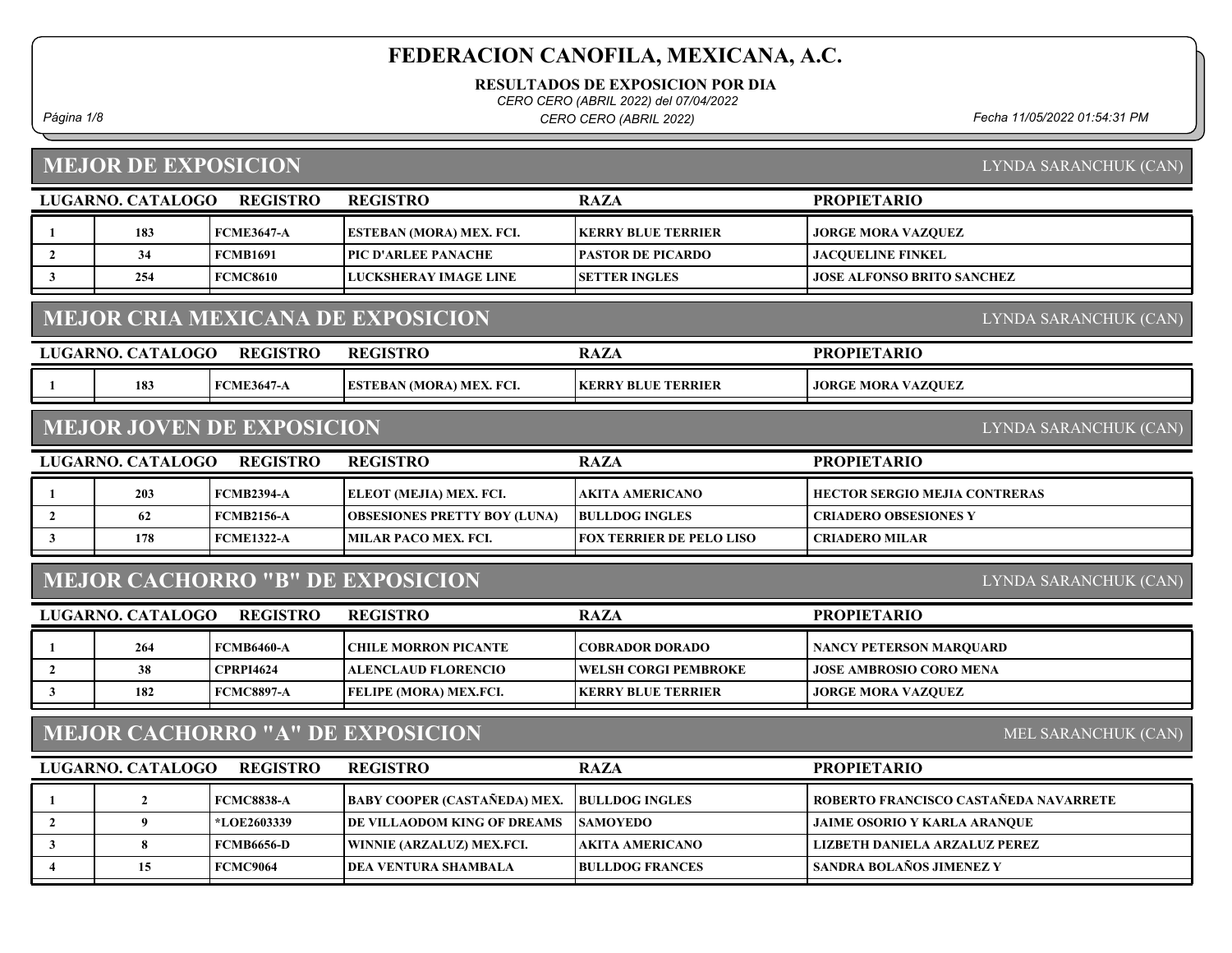RESULTADOS DE EXPOSICION POR DIA

CERO CERO (ABRIL 2022) del 07/04/2022

Página 2/8 Fecha 11/05/2022 01:54:31 PM CERO CERO (ABRIL 2022)

#### MEJOR DE GRUPO 1

MEL SARANCHUK (CAN)

MEL SARANCHUK (CAN)

| LUGARNO. CATALOGO | <b>REGISTRO</b> | <b>REGISTRO</b>                   | <b>RAZA</b>                  | <b>PROPIETARIO</b>       |
|-------------------|-----------------|-----------------------------------|------------------------------|--------------------------|
| 34                | FCMB1691        | PIC D'ARLEE PANACHE               | <b>PASTOR DE PICARDO</b>     | <b>IACOUELINE FINKEL</b> |
| 42                | FCMB7992        | LUXBERRY BUTTERFLY                | <b>TWELSH CORGI PEMBROKE</b> | JOSE AMBROSIO CORO MENA  |
| 32                | FCMH9480        | <b>  WERDEL SRDCOVE ESO</b>       | <b>PASTOR AUSTRALIANO</b>    | RICARDO PARES ARCE       |
| ∠∠                | FCMB5216        | <b>WILLOWPARK GOOD ONY A MATE</b> | <b>GANADERO AUSTRALIANO</b>  | JUDD ISHA HEATHER ISOBEL |

## MEJOR JOVEN DE GRUPO 1

LUGARNO. CATALOGO REGISTRO RAZA PROPIETARIO REGISTRO 1 42 FCMB7992 LUXBERRY BUTTERFLY JOSE AMBROSIO CORO MENA WELSH CORGI PEMBROKE 2 28 FCMB6031 BARSTONE-ARGENTINA SHE LOVES PASTOR AUSTRALIANO MARINE FROMENT 3 21 FCMB0720-D TOKIO EMMA (ALMANZA/CRUZ) GANADERO AUSTRALIANO MIGUEL ANGEL PEREZ MARIN 4 | 19 FCMD3398-F | ALIKA (VAZQUEZ) MEX. FCI. | COLLIE BARBUDO | ANEL VAZQUEZ FRANCHINI

### MEJOR CACHORRO DE GRUPO 1

MEL SARANCHUK (CAN)

| LUGARNO. CATALOGO | <b>REGISTRO</b>  | <b>REGISTRO</b>             | RAZA                         | <b>PROPIETARIO</b>        |
|-------------------|------------------|-----------------------------|------------------------------|---------------------------|
| 38                | <b>CPRPI4624</b> | ALENCLAUD FLORENCIO_        | <b>TWELSH CORGI PEMBROKE</b> | I JOSE AMBROSIO CORO MENA |
|                   | FCMB5007-B       | <b>KIR (MEJIA) MEX.FCI.</b> | <b>IPASTOR DE SHETLAND</b>   | RAUL MEJIA MORA           |

### MEJOR DE GRUPO 2

LYNDA SARANCHUK (CAN)

| LUGARNO. CATALOGO | <b>REGISTRO</b> | <b>REGISTRO</b>                  | <b>RAZA</b>                    | <b>PROPIETARIO</b>                    |
|-------------------|-----------------|----------------------------------|--------------------------------|---------------------------------------|
| 82                | FCME6722        | <b>FAST AND FURIOUS PISKO</b>    | <b>BULLDOG INGLES</b>          | JONATHAN DAVID FLORES SIGUAS          |
| 163               | FCMD0663        | <b>IBEAUTY MARK TENDER EBONY</b> | <b>TERRANOVA</b>               | JOSE ADRIAN SALINAS PEREZ             |
| 104               | FCME1541-B      | RONALDIÑO (OLIVERA) MEX.FCI.     | <b>IDOBERMANN</b>              | <b>JAIME ROBERTO ACEVEDO ARROYO</b>   |
| 131               | FCME4115        | <b>IDACIC GUARDIAN HERDA</b>     | <b>TPASTOR DE ASIA CENTRAL</b> | <b>EDGAR RICARDO CASTILLO PERALTA</b> |

#### MEJOR JOVEN DE GRUPO 2

LYNDA SARANCHUK (CAN)

| LUGARNO. CA | <b>. CATALOGO</b> | <b>REGISTRO</b>   | <b>REGISTRC</b>                                    | <b>RAZA</b>           | <b>PROPIETARIO</b>           |
|-------------|-------------------|-------------------|----------------------------------------------------|-----------------------|------------------------------|
|             | 04                | <b>FCMB2156-A</b> | <b>BOY (LUNA)</b><br><b>OBSESIONES PRET</b><br>"TY | <b>BULLDOG INGLES</b> | <b>CRIADERO OBSESIONES Y</b> |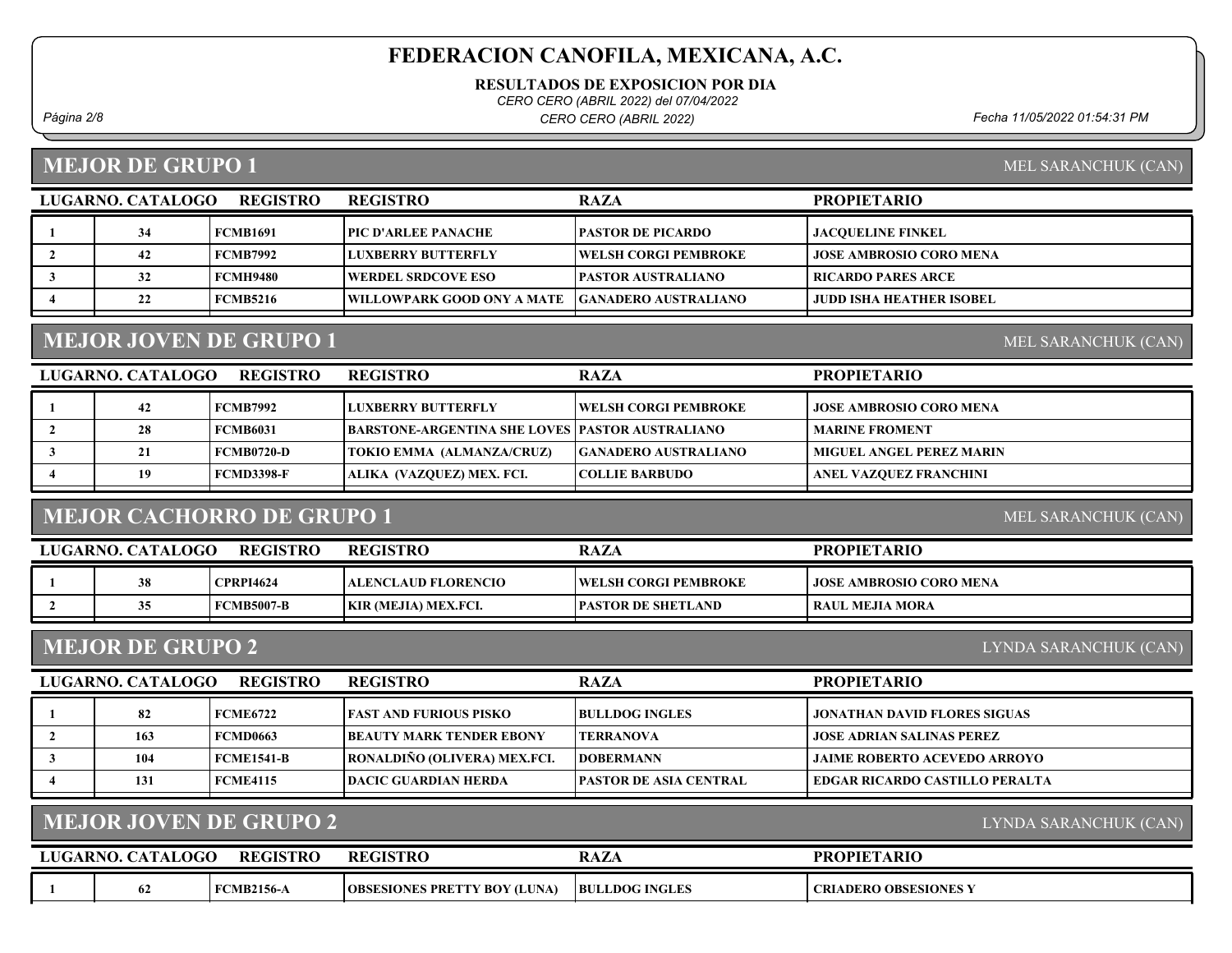RESULTADOS DE EXPOSICION POR DIA

CERO CERO (ABRIL 2022) del 07/04/2022

Página 3/8 Fecha 11/05/2022 01:54:32 PM CERO CERO (ABRIL 2022)

### MEJOR JOVEN DE GRUPO 2

| LYNDA SARANCHUK (CAN) |  |
|-----------------------|--|
|                       |  |

LYNDA SARANCHUK (CAN)

| LUGARNO. CATALOGO | <b>REGISTRO</b>   | <b>REGISTRO</b>                | <b>RAZA</b>            | <b>PROPIETARIO</b>                  |
|-------------------|-------------------|--------------------------------|------------------------|-------------------------------------|
|                   | <b>FCMC6652-C</b> | TABATHA (TENORIO) MEX.FCI.     | <b>BOXER</b>           | <b>IGNACIO TENORIO MENDOZA</b>      |
| 112               | FCMB0167-A        | <b>NYX NOLAN (HERNANDEZ)</b>   | <b>DOGO DE BURDEOS</b> | MARCO ANTONIO HERNANDEZ MIRANDA     |
| 146               | FCMB1766-F        | <b>LUNATICA VON DER GOPA'S</b> | <b>IROTTWEILER</b>     | <b>ENRIQUE GONZALEZ DE LA PARRA</b> |

#### MEJOR CACHORRO DE GRUPO 2

| LUGARNO. CATALOGO | <b>REGISTRO</b>   | <b>REGISTRO</b>                       | <b>RAZA</b>                        | <b>PROPIETARIO</b>               |
|-------------------|-------------------|---------------------------------------|------------------------------------|----------------------------------|
| 153               | <b>FCMC8911-C</b> | <b>MATTEO (MORALES) MEX.FCI.</b>      | <b>SCHNAUZER GIGANTE NEGRO</b>     | <b>FEDERICO MORALES MORALES</b>  |
| 121               | $FCMD3429-B$      | <b>LALUA HERNANDEZ MARTE</b>          | FILA BRASILEÑO                     | <b>CRIADERO ALUA HERNANDEZ</b>   |
| 157               | <b>FCMB8878</b>   | <b>TREPITITION'S DIAMOND FOUND IN</b> | <b>SCHNAUZER MINIATURA NEGRO Y</b> | JAVIER ARVIZU GARCIA             |
| 116               | FCMB5082-F        | <b>ELIETTE (RAMOS) MEX. FCI.</b>      | <b>DOGO DE BURDEOS</b>             | <b>GUSTAVO RAMOS MORALES Y/O</b> |
|                   |                   |                                       |                                    |                                  |

#### MEJOR DE GRUPO 3

MEL SARANCHUK (CAN)

| LUGARNO. CATALOGO | <b>REGISTRO</b>   | <b>REGISTRO</b>                 | <b>RAZA</b>                        | <b>PROPIETARIO</b>                   |
|-------------------|-------------------|---------------------------------|------------------------------------|--------------------------------------|
| 183               | <b>FCME3647-A</b> | <b>ESTEBAN (MORA) MEX. FCI.</b> | <b>IKERRY BLUE TERRIER</b>         | <b>JORGE MORA VAZQUEZ</b>            |
| 176               | FCMC2169-A        | <b>SIMON (LOMELI) MEX.FCI.</b>  | <b>ICAIRN TERRIER</b>              | <b>JOSE MARIANO LOMELI VELAZQUEZ</b> |
| 178               | <b>FCME1322-A</b> | <b>IMILAR PACO MEX. FCI.</b>    | <b>FOX TERRIER DE PELO LISO</b>    | <b>CRIADERO MILAR</b>                |
| 179               | <b>FCME4941-A</b> | <b>KINGAR VENUS DE MILO</b>     | <b>FOX TERRIER PELO DE ALAMBRE</b> | EMILIO HERIBERTO OUINTANA FLORES     |

#### MEJOR JOVEN DE GRUPO 3

MEL SARANCHUK (CAN)

MEL SARANCHUK (CAN)

| LUGARNO. CATALOGO | REGISTRO          | <b>REGISTRO</b>                                                 | <b>RAZA</b>                     | <b>PROPIETARIO</b>              |
|-------------------|-------------------|-----------------------------------------------------------------|---------------------------------|---------------------------------|
| 178               | <b>FCME1322-A</b> | <b>MILAR PACO MEX. FCI.</b>                                     | <b>FOX TERRIER DE PELO LISO</b> | CRIADERO MILAR_                 |
| 170               | FCMC5528-D        | <b>ZIGGY KIARA (RAMIREZ) MEX.FCI. BULL TERRIER</b>              |                                 | MIRIAM ANDREA CHARDOME CHAVEZ   |
| 192               | <b>FCMB7825</b>   | COCO CARAMEL STRÍBRNÉ PRÁNÍ                                     | <b>TYORKSHIRE TERRIER</b>       | HUGO MIRANDA RENTERIA           |
| 185               | FCMC5109-B        | <b>HARLEY QUINN (GUTIERREZ) MEX. STAFFORDSHIRE BULL TERRIER</b> |                                 | <b>JOAQUIN GUTIERREZ MENDEZ</b> |

#### MEJOR CACHORRO DE GRUPO 3

LUGARNO. CATALOGO REGISTRO REGISTRO NAZA REGISTRO

#### PROPIETARIO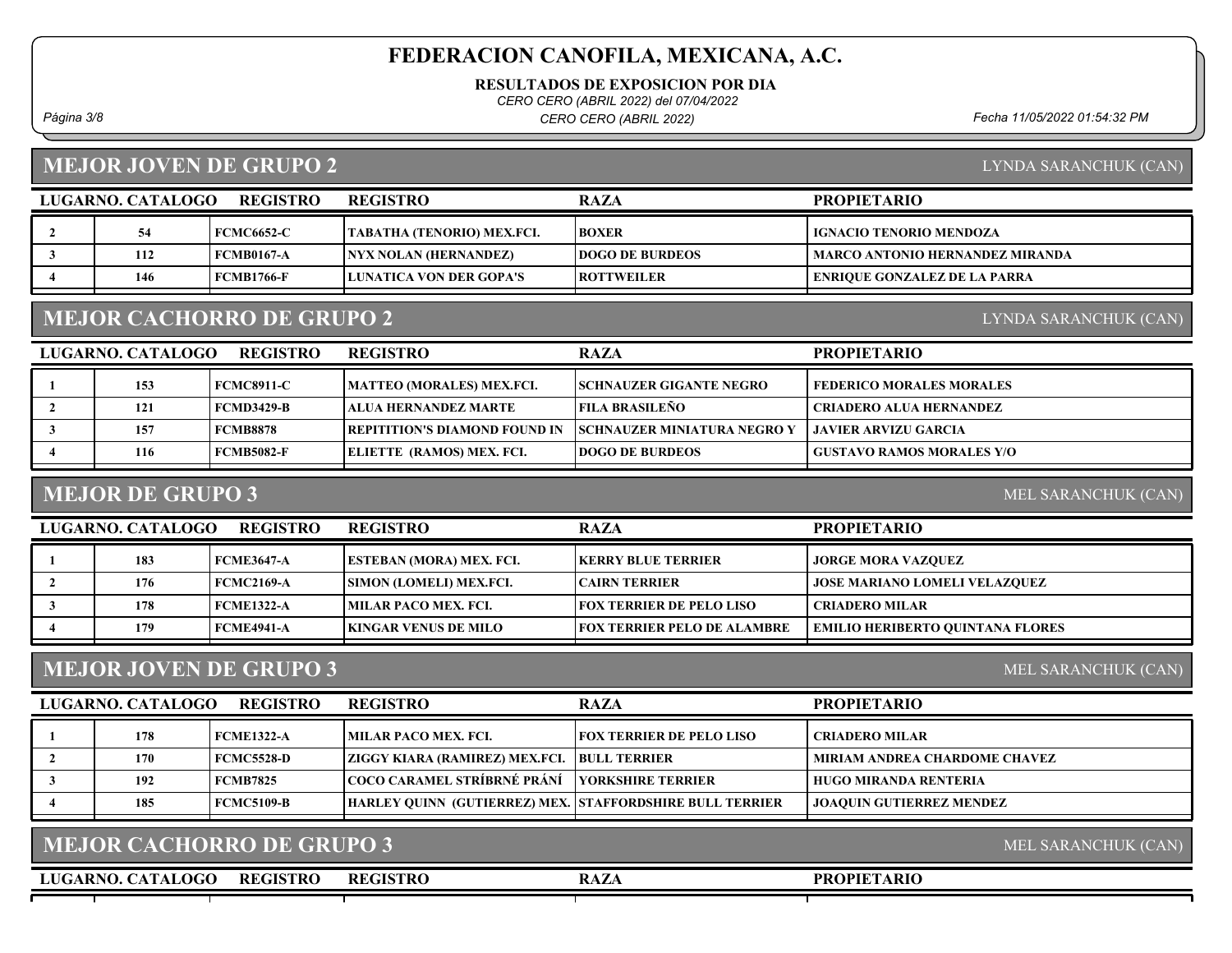RESULTADOS DE EXPOSICION POR DIA

CERO CERO (ABRIL 2022) del 07/04/2022

Página 4/8 Fecha 11/05/2022 01:54:32 PM CERO CERO (ABRIL 2022)

### MEJOR CACHORRO DE GRUPO 3

| MEL SARANCHUK (CAN) |  |
|---------------------|--|
|                     |  |

| LUGARNO. CATALOGO<br><b>REGISTRO</b> |     |                   | <b>REGISTRO</b>                     | <b>RAZA</b>             | <b>PROPIETARIO</b>                      |
|--------------------------------------|-----|-------------------|-------------------------------------|-------------------------|-----------------------------------------|
|                                      | 182 | <b>FCMC8897-A</b> | <b>FELIPE (MORA) MEX.FCI.</b>       | KERRY BLUE TERRIER      | <b>JORGE MORA VAZQUEZ</b>               |
|                                      | 184 | <b>FCMB6919-A</b> | <b>KINGAR QUEEN (QUINTANA) MEX.</b> | <b>LAKELAND TERRIER</b> | <b>EMILIO HERIBERTO QUINTANA FLORES</b> |
|                                      | 190 | <b>FCMB6852-A</b> | <b>GEA A ROYAL DIVA (JIMENEZ)</b>   | YORKSHIRE TERRIER       | ALVARO MAURICIO OCAÑA CASILLAS          |
|                                      |     |                   |                                     |                         |                                         |

#### MEJOR DE GRUPO 4

MEL SARANCHUK (CAN)

| LUGARNO. CATALOGO | <b>REGISTRO</b>    | <b>REGISTRO</b>                   | <b>RAZA</b>                      | <b>PROPIETARIO</b>                          |
|-------------------|--------------------|-----------------------------------|----------------------------------|---------------------------------------------|
| 195               | FCMD3321           | AMARELO THAAIKISH                 | <b>DACHSHUND ESTANDAR PELO</b>   | KANAGARAJ VIGNESHVARAN VELLINGIRI           |
| 200               | <b>FCMC5802-A</b>  | <b>GULLIVER (NALES) MEX.FCI.</b>  | <b>DACHSHUND MINIATURA PELO</b>  | <b>ERNESTO NALES MARTINEZ</b>               |
| 196               | $*$ S/R0012-03-186 | <b>HUNDELEBEN JUNGLE JUICE SL</b> | <b>DACHSHUND ESTANDAR PELO</b>   | $N/D$ *                                     |
| 201               | FCMF4444-B         | CANELO (VERA) MEX.FCI.            | <b> DACHSHUND MINIATURA PELO</b> | <b>MA.DEL ROSARIO EDITH VERA DE CABRERA</b> |

### MEJOR CACHORRO DE GRUPO 4

MEL SARANCHUK (CAN)

| LUGARNO. CATALOGO | <b>REGISTRO</b>   | <b>REGISTRO</b>            | $\overline{ }$<br>RAZA          | <b>PROPIETARIO</b>                 |
|-------------------|-------------------|----------------------------|---------------------------------|------------------------------------|
| 198               | <b>FCMB7596-B</b> | ABSOLUTE EXTREME (NEVAREZ) | <b>DACHSHUND MINIATURA PELO</b> | <b>FLOR TERESA NEVAREZ MENDOZA</b> |

| <b>MEJOR DE GRUPO 5</b> |  |  |
|-------------------------|--|--|
|-------------------------|--|--|

MARITZA DE LA VEGA (MEX)

| LUGARNO. CATALOGO | <b>REGISTRO</b> | <b>REGISTRO</b>                    | <b>RAZA</b>                         | <b>PROPIETARIO</b>                       |
|-------------------|-----------------|------------------------------------|-------------------------------------|------------------------------------------|
| 226               | FCMB2922        | <b>ART PRIDE BOUCHERON SHINING</b> | <b>SPITZ ALEMAN LOBO (KEESHOND)</b> | PAOLA DE LUCAS BERNAL                    |
| 206               | <b>FCMF3136</b> | KYODAI FANDANGO_                   | AKITA AMERICANO_                    | <b>JOSE FRANCISCO PALACIOS HERNANDEZ</b> |
| 214               | FCMB9157        | TRINACRIA'S YOUR MAJESTY           | <b>HUSKY SIBERIANO</b>              | <b>DOMINIOUE FIRETTO Y</b>               |
| 234               | FCME4647-A      | IMASTER ROCK CALACO-               | XOLOITZCUINTLE ESTANDAR             | <b>MIGUEL ALONSO PEREZ Y</b>             |

### MEJOR JOVEN DE GRUPO 5

MARITZA DE LA VEGA (MEX)

| LUGARNO, CATALOGO | <b>REGISTRO</b>   | <b>REGISTRO</b>                | <b>RAZA</b>                     | <b>PROPIETARIO</b>            |
|-------------------|-------------------|--------------------------------|---------------------------------|-------------------------------|
| 203               | <b>FCMB2394-A</b> | <b>ELEOT (MEJIA) MEX. FCI.</b> | AKITA AMERICANO                 | HECTOR SERGIO MEJIA CONTRERAS |
| 234               | <b>FCME4647-A</b> | <b> MASTER ROCK CALACO_</b>    | <b>IXOLOITZCUINTLE ESTANDAR</b> | <b>MIGUEL ALONSO PEREZ Y</b>  |
| 219               | <b>FCMD3430</b>   | ART MUAR FROM RUSSIAN WITH     | <b>ISAMOYEDO</b>                | <b>MANUEL MAROUEZ GOMEZ</b>   |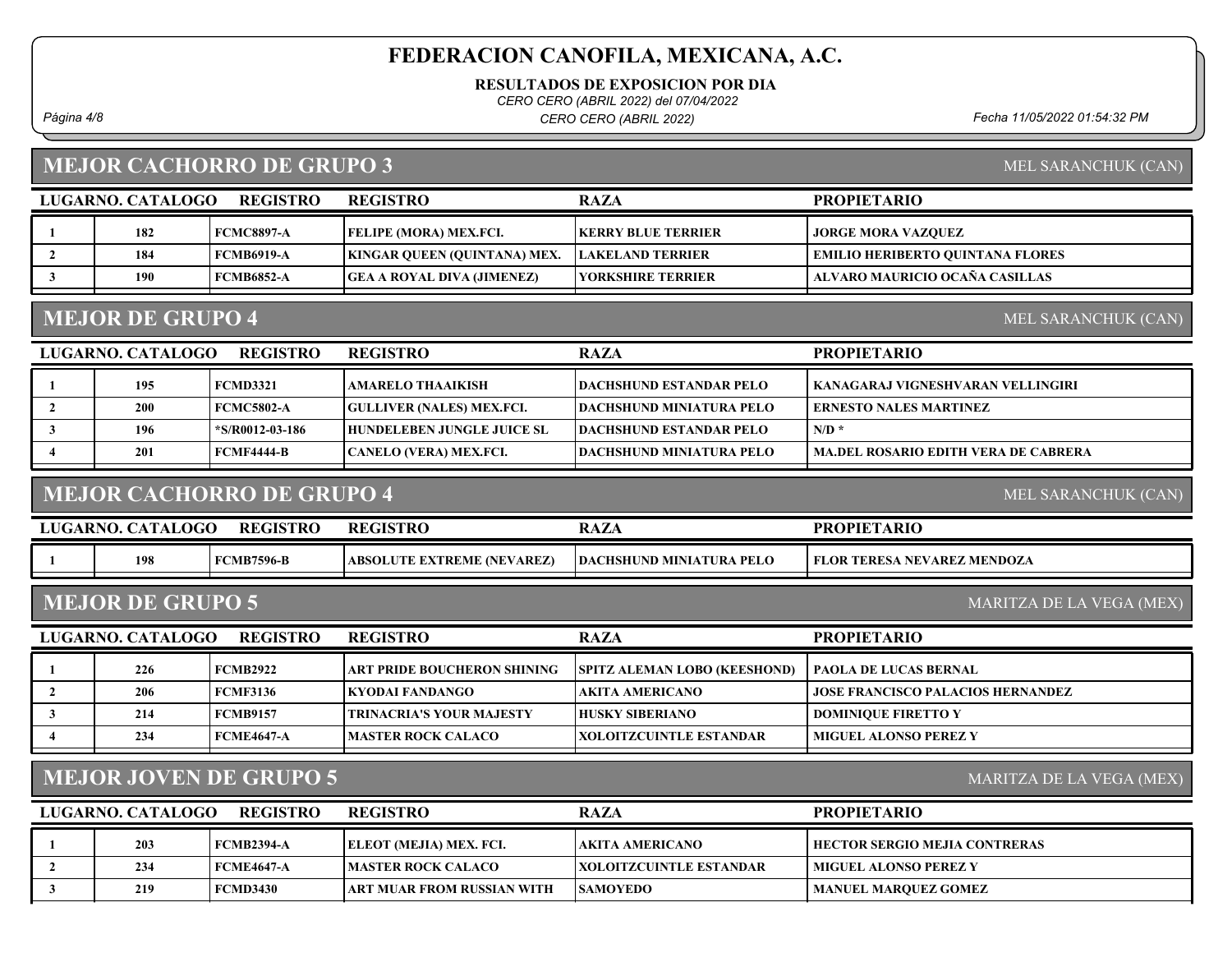RESULTADOS DE EXPOSICION POR DIA

CERO CERO (ABRIL 2022) del 07/04/2022

Página 5/8 Fecha 11/05/2022 01:54:32 PM CERO CERO (ABRIL 2022)

MARITZA DE LA VEGA (MEX)

╘

### MEJOR JOVEN DE GRUPO 5

|                         | LUGARNO. CATALOGO        | <b>REGISTRO</b>                  | <b>REGISTRO</b>                    | <b>RAZA</b>               | <b>PROPIETARIO</b>                  |
|-------------------------|--------------------------|----------------------------------|------------------------------------|---------------------------|-------------------------------------|
| 4                       | 238                      | <b>FCMB3773-A</b>                | K'INICH (VALDERRAMA) MEX.FCI.      | XOLOITZCUINTLE INTERMEDIO | <b>JONATHAN VALDERRAMA ZAMORA</b>   |
|                         |                          | <b>MEJOR CACHORRO DE GRUPO 5</b> |                                    |                           | MARITZA DE LA VEGA (MEX)            |
|                         | <b>LUGARNO. CATALOGO</b> | <b>REGISTRO</b>                  | <b>REGISTRO</b>                    | <b>RAZA</b>               | <b>PROPIETARIO</b>                  |
| -1                      | 215                      | <b>FCMB7007</b>                  | <b>HERCULES DEL MANALLAY</b>       | MALAMUTE DE ALASKA        | PORFIRIO HERNANDEZ DIAZ             |
| $\overline{2}$          | 202                      | <b>FCMB7051-A</b>                | <b>GUTBEL THE SOUL HARPER</b>      | <b>AKITA AMERICANO</b>    | <b>MARTIN IVAN GUTIERREZ PIO</b>    |
| $\mathbf{3}$            | 222                      | *P0-22-0040814-ROK               | <b>LUCA OF FOREVER WITH POM</b>    | <b>SPITZ ALEMAN ENANO</b> | <b>JUAN ORDOÑEZ CORTES</b>          |
| $\overline{\mathbf{4}}$ | 207                      | <b>FCMB7381-E</b>                | AMNERIS (MIRANDA) MEX.FCI.         | <b>BASENJI</b>            | MIRANDA GUTIERREZ JAVIER ALAM       |
|                         | <b>MEJOR DE GRUPO 6</b>  |                                  |                                    |                           | MEL SARANCHUK (CAN)                 |
|                         | LUGARNO. CATALOGO        | <b>REGISTRO</b>                  | <b>REGISTRO</b>                    | <b>RAZA</b>               | <b>PROPIETARIO</b>                  |
| -1                      | 249                      | <b>FCMC0183-B</b>                | SB BOWSER (SANCHEZ) MEX.FCI.       | <b>BEAGLE</b>             | <b>SANCHEZ PALOMEQUE DIEGO</b>      |
| $\overline{2}$          | 243                      | <b>FCME9777-C</b>                | <b>DON'T STOP ME NOW (ALMAZAN)</b> | <b>BASSET HOUND</b>       | <b>CESAR ANTONIO ALMAZAN MACIAS</b> |
|                         |                          | <b>MEJOR JOVEN DE GRUPO 6</b>    |                                    |                           | MEL SARANCHUK (CAN)                 |
|                         | LUGARNO. CATALOGO        | <b>REGISTRO</b>                  | <b>REGISTRO</b>                    | <b>RAZA</b>               | <b>PROPIETARIO</b>                  |
| -1                      | 247                      | *S/RTAB19-08-253                 | <b>BARTAG GAL</b>                  | BEAGLE                    | $N/D$ *                             |
|                         |                          | <b>MEJOR CACHORRO DE GRUPO 6</b> |                                    |                           | MEL SARANCHUK (CAN)                 |
|                         | <b>LUGARNO. CATALOGO</b> | <b>REGISTRO</b>                  | <b>REGISTRO</b>                    | <b>RAZA</b>               | <b>PROPIETARIO</b>                  |
| -1                      | 240                      | <b>FCMC8056-G</b>                | RUMINA MILANESA (JACOBO)           | <b>BASSET HOUND</b>       | VICTOR MANUEL JACOBO BALDERAS       |
| $\overline{2}$          | 245                      | <b>FCMB4887-A</b>                | <b>BUDDY (QUIJANO) MEX.FCI.</b>    | <b>BEAGLE</b>             | <b>JESÚS RAFAEL MORALES</b>         |
|                         | <b>MEJOR DE GRUPO 7</b>  |                                  |                                    |                           | MEL SARANCHUK (CAN)                 |
|                         | <b>LUGARNO. CATALOGO</b> | <b>REGISTRO</b>                  | <b>REGISTRO</b>                    | <b>RAZA</b>               | <b>PROPIETARIO</b>                  |

1 254 FCMC8610 LUCKSHERAY IMAGE LINE SETTER INGLES JOSE ALFONSO BRITO SANCHEZ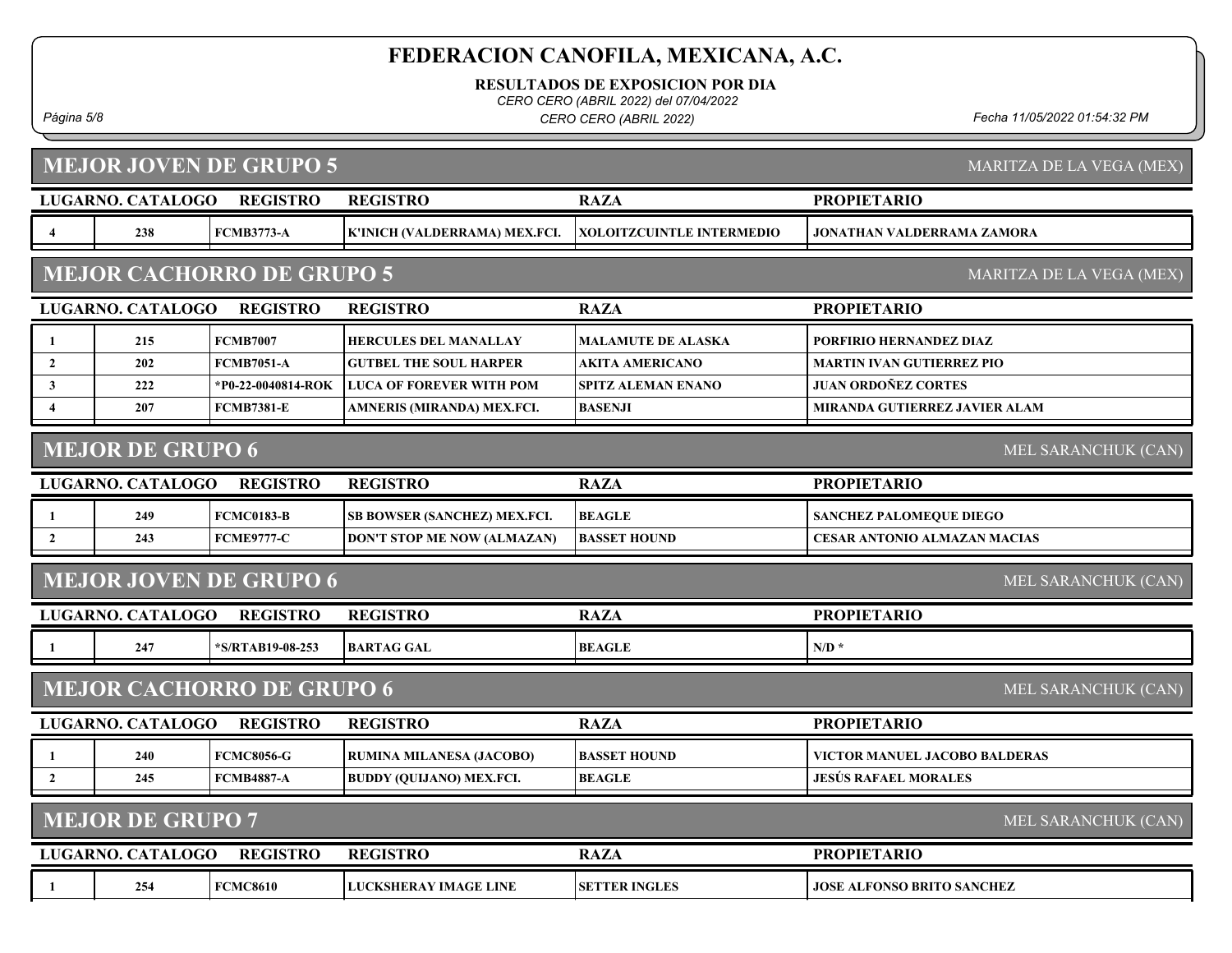RESULTADOS DE EXPOSICION POR DIA

CERO CERO (ABRIL 2022) del 07/04/2022

Página 6/8 Fecha 11/05/2022 01:54:32 PM CERO CERO (ABRIL 2022)

### MEJOR DE GRUPO 7

|                                                              | LUGARNO. CATALOGO       | <b>REGISTRO</b>               | <b>REGISTRO</b>                | <b>RAZA</b>                     | <b>PROPIETARIO</b>                     |  |
|--------------------------------------------------------------|-------------------------|-------------------------------|--------------------------------|---------------------------------|----------------------------------------|--|
| $\overline{\mathbf{2}}$                                      | 252                     | <b>FCMD1146</b>               | <b>RUGERHEIM'S MASHA</b>       | POINTER ALEMAN DE PELO CORTO    | <b>MARICELA GONZALEZ MUÑOZ</b>         |  |
|                                                              |                         | <b>MEJOR JOVEN DE GRUPO 7</b> |                                |                                 | MEL SARANCHUK (CAN)                    |  |
|                                                              | LUGARNO. CATALOGO       | <b>REGISTRO</b>               | <b>REGISTRO</b>                | <b>RAZA</b>                     | <b>PROPIETARIO</b>                     |  |
| - 1                                                          | 251                     | <b>FCMC7395-B</b>             | ALDA (HERNANDEZ) MEX.FCI.      | POINTER ALEMAN DE PELO CORTO    | <b>EDMUNDO FELIPE BATRES OLIVARES</b>  |  |
|                                                              | <b>MEJOR DE GRUPO 8</b> |                               |                                |                                 | MARITZA DE LA VEGA (MEX)               |  |
|                                                              | LUGARNO. CATALOGO       | <b>REGISTRO</b>               | <b>REGISTRO</b>                | <b>RAZA</b>                     | <b>PROPIETARIO</b>                     |  |
| - 1                                                          | 276                     | $GC-4265$                     | EL REGALO DE MATIGAN A LA      | <b>COBRADOR DORADO</b>          | DONNA L. DYMACKOVA                     |  |
| $\overline{2}$                                               | 278                     | <b>FCME7612</b>               | <b>DUNDEEE DUBRONIC</b>        | <b>COCKER SPANIEL AMERICANO</b> | <b>ANDRES VEGA RODRIGUEZ Y</b>         |  |
| $\mathbf{3}$                                                 | 262                     | <b>FCME5274-A</b>             | <b>OUEIJEIRO YOKO MEX.FCI.</b> | <b>COBRADOR DE LABRADOR</b>     | <b>GERARDO CORDOVA RIVERA</b>          |  |
| $\overline{4}$                                               | 281                     | <b>FCMH5744-A</b>             | <b>GLORIESS DOCTOR ROBERT</b>  | <b>SPRINGER SPANIEL INGLES</b>  | <b>MARTINEZ FLORES MARTHA PATRICIA</b> |  |
|                                                              |                         | <b>MEJOR JOVEN DE GRUPO 8</b> |                                |                                 | MARITZA DE LA VEGA (MEX)               |  |
|                                                              | LUGARNO. CATALOGO       | <b>REGISTRO</b>               | <b>REGISTRO</b>                | <b>RAZA</b>                     | <b>PROPIETARIO</b>                     |  |
| -1                                                           | 278                     | <b>FCME7612</b>               | <b>DUNDEEE DUBRONIC</b>        | <b>COCKER SPANIEL AMERICANO</b> | ANDRES VEGA RODRIGUEZ Y                |  |
| $\overline{2}$                                               | 272                     | <b>FCMC8584</b>               | <b>MAXIMUS BARVOUR-GOLD'S</b>  | <b>COBRADOR DORADO</b>          | <b>JOSE ALFONSO BRITO SANCHEZ Y</b>    |  |
| $\mathbf{3}$                                                 | 261                     | <b>FCMC6665-A</b>             | <b>CORDOVA ALISON (SANTOS)</b> | <b>COBRADOR DE LABRADOR</b>     | <b>GERARDO CORDOVA RIVERA</b>          |  |
| $\overline{4}$                                               | 280                     | <b>FCMC6747-A</b>             | <b>ARGGOW DIAMONDS ARE</b>     | <b>SPRINGER SPANIEL INGLES</b>  | <b>DIEGO ARGUELLES ROSAS</b>           |  |
|                                                              |                         |                               |                                |                                 |                                        |  |
| <b>MEJOR CACHORRO DE GRUPO 8</b><br>MARITZA DE LA VEGA (MEX) |                         |                               |                                |                                 |                                        |  |
|                                                              | LUGARNO. CATALOGO       | <b>REGISTRO</b>               | <b>REGISTRO</b>                | <b>RAZA</b>                     | <b>PROPIETARIO</b>                     |  |
| -1                                                           | 264                     | <b>FCMB6460-A</b>             | <b>CHILE MORRON PICANTE</b>    | <b>COBRADOR DORADO</b>          | <b>NANCY PETERSON MARQUARD</b>         |  |
| $\overline{2}$                                               | 257                     | <b>FCMB6983-A</b>             | ALLDANS BENITO MEX.FCI.        | <b>COBRADOR DE LABRADOR</b>     | <b>CRIADERO ALLDANS</b>                |  |

MEL SARANCHUK (CAN)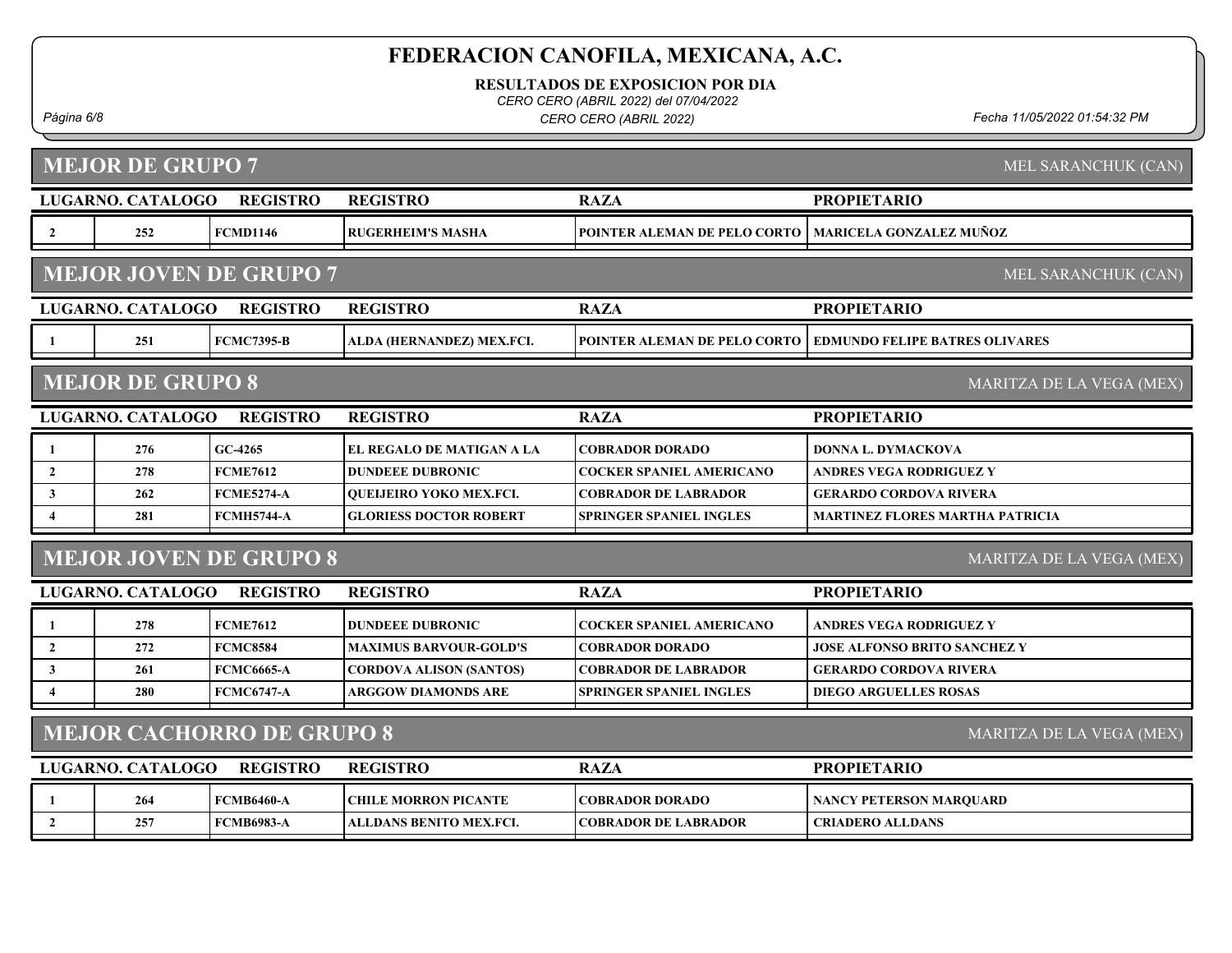RESULTADOS DE EXPOSICION POR DIA

CERO CERO (ABRIL 2022) del 07/04/2022

Página 7/8 Fecha 11/05/2022 01:54:32 PM CERO CERO (ABRIL 2022)

#### MEJOR DE GRUPO 9

| MARITZA DE LA VEGA (MEX) |  |  |
|--------------------------|--|--|
|                          |  |  |

| LUGARNO. CATALOGO | <b>REGISTRO</b>  | <b>REGISTRO</b>                    | <b>RAZA</b>            | <b>PROPIETARIO</b>                  |
|-------------------|------------------|------------------------------------|------------------------|-------------------------------------|
| 332               | FCMC8402         | GIRALDITA'S DELICIOSA_             | <b>PUG</b>             | <b>JOSE ALBERTO VELEZ CONTRERAS</b> |
| 330               | <b>CPRPI3872</b> | EDIVETTE CRUELLA DE V1L            | <b>POODLE GRANDE -</b> | <b>JOSE DE JESUS LUNA LOPEZ</b>     |
| 339               | FCMC4117-A       | <b>ONE MILLION BABY (MARTINEZ)</b> | <b>SHIH TZU</b>        | <b>CAROLINA DUARTE MARTINEZ</b>     |
| 324               | FCMC8202         | G-HAMORNY OF ANGELA WHITE          | <b>MALTES</b>          | NORMA ANGELICA MAGAÑA BURGOS        |

### MEJOR JOVEN DE GRUPO 9

LUGARNO. CATALOGO REGISTRO REGISTRO RAZA PROPIETARIO 1 330 CPRPI3872 EDIVETTE CRUELLA DE V1L POODLE GRANDE - JOSE DE JESUS LUNA LOPEZ 2 325 FCMC8914 KLERKSHOF DE STATESMAN PEKINES JUAN CARLOS DE LUNA AMARILLAS 337 FCMB1133-E MOLLY (GONZALEZ) MEX.FCI. SHIH TZU ANGELICA GONZALEZ DE BANEGAS 4 289 FCMC6081-B CALYSTO (VELEZ) MEX.FCI. BULLDOG FRANCES HUMBERTO ALEJANDRO VELEZ JUAREZ

#### MEJOR CACHORRO DE GRUPO 9

MARITZA DE LA VEGA (MEX)

MARITZA DE LA VEGA (MEX)

| LUGARNO, CATALOGO | REGISTRO        | <b>REGISTRO</b>                   | <b>RAZA</b>                                                | <b>PROPIETARIO</b>       |
|-------------------|-----------------|-----------------------------------|------------------------------------------------------------|--------------------------|
| 283               | FCMB7602-A      | LANTON (CONSTANTINO) MEX.FCI.     | <b>BULLDOG FRANCES</b>                                     | YAZMIN CONSTANTINO MARIN |
| 336               | <b>FCMC9102</b> | <b>O*HARA SKARLETT</b>            | <b>ISHIH TZU</b>                                           | ANNA CHERNOVA            |
| 315               | FCME9206-A      | <b>FIESTA (SANDOVAL) MEX.FCI.</b> | <b>CHIHUAHUENO PELO CORTO PELO   ANGEL SANDOVAL FLORES</b> |                          |

#### MEJOR DE GRUPO 10

MEL SARANCHUK (CAN)

MEL SARANCHUK (CAN)

| LUGARNO. CATALOGO | <b>REGISTRO</b>   | <b>REGISTRO</b>                   | <b>RAZA</b>            | <b>PROPIETARIO</b>                |
|-------------------|-------------------|-----------------------------------|------------------------|-----------------------------------|
| 343               | <b>FCME3291</b>   | <b>GOLDDRAGON EMPIRE HOT</b>      | <b>AFGANO</b>          | JUAN CARLOS PEREZ AVILA           |
| 346               | FCME8019-A        | <b>GIBSON (SANCHEZ) MEX. FCI.</b> | <b>LOBERO IRLANDES</b> | <b>PABLO ARMANDO SANCHEZ LUGO</b> |
| 344               | <b>FCME9976-C</b> | ATLAS PLEIADES (MARTINEZ)         | <b>BORZOI</b>          | RICARDO MARTINEZ RUIZ             |
|                   |                   |                                   |                        |                                   |

#### MEJOR CACHORRO DE GRUPO 10

| ARNO.<br>LUG. | <b>\TALOGO</b> | <b>REGISTRO</b>  | $R_{\rm E}$<br><b>:GISTRO</b> | <b>RAZA</b>   | <b>PROPIETARIO</b>     |
|---------------|----------------|------------------|-------------------------------|---------------|------------------------|
|               | 18             | <b>CMC8775-D</b> | <b>EMPIRE JOOP MEX.FCI.</b>   | <b>AFGANO</b> | CQUELINE FINKEL<br>JAC |